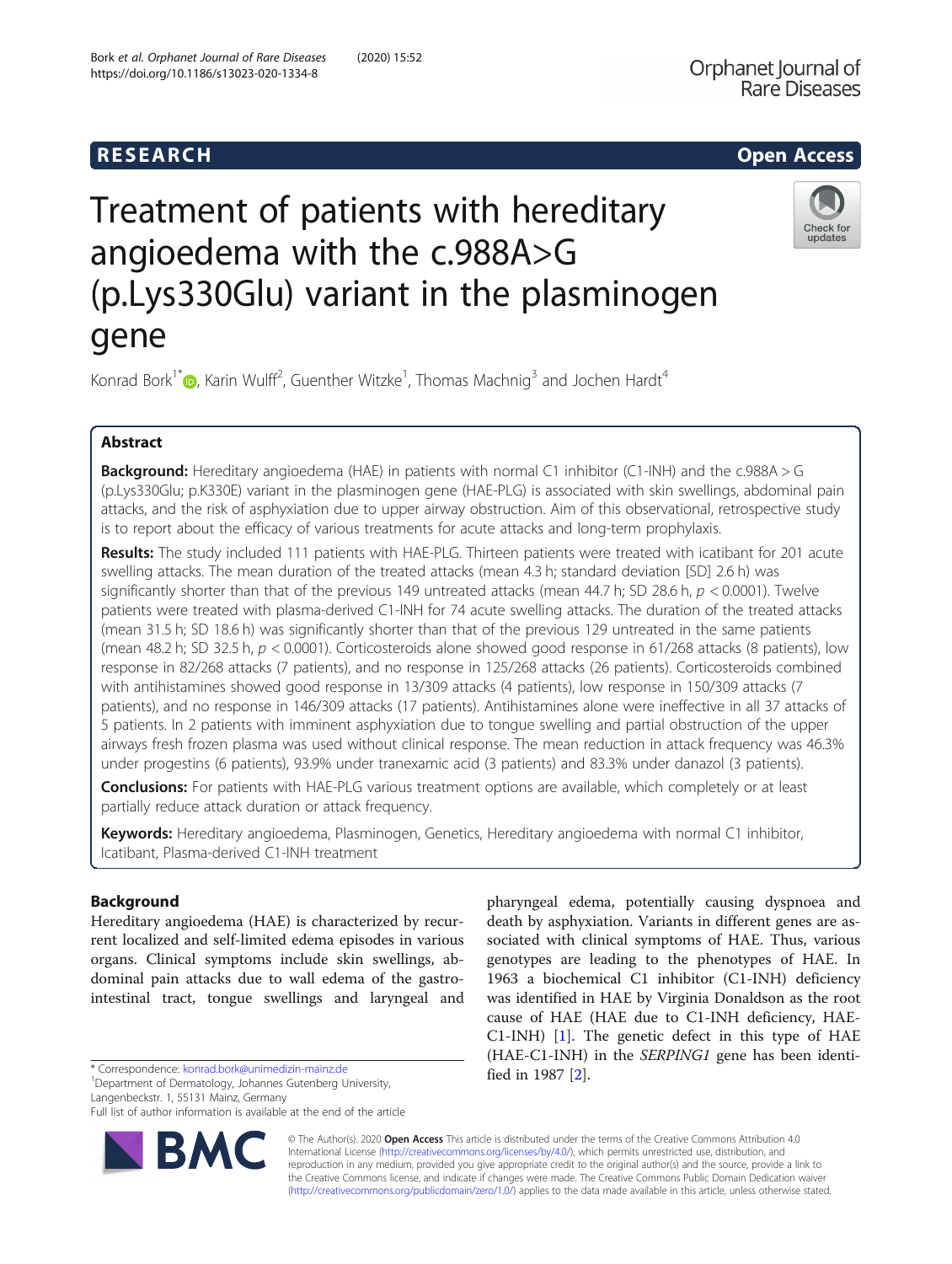In 2000, a new type of HAE was described which was not associated with a deficiency of C1-INH [[3](#page-8-0), [4\]](#page-8-0). It was termed "HAE with normal C1-INH" (HAEnCI) or "HAE type III". Today it is well established that HAEnCI is not linked to the same genetic variant in all families and that HAEnCI is not a single HAE type. Various variants in different genes including the factor XII (F12), the plasminogen (PLG), angiopoietin-1 (ANGPT1) and kininogen-1 (KNG1) genes were identified in patients of large families with HAEnCI across 3 or more generations and were assumed to be involved in the development of types of HAE [\[5](#page-8-0)–[10\]](#page-9-0) (Table 1).

One of these types is "HAE with the c.988A>G (p.Lys330Glu; p.K330E) variant in the PLG gene" or HAE-PLG. It was described in 13 German families [[8](#page-9-0)]. The basic genetic alteration is the missense variant c.988A > G leading to the amino acid exchange p.K330E (identical to position p.K311E if numbering excludes the signal peptide of 19 amino acids) in the kringle 3 domain in the plasminogen protein [[8\]](#page-9-0). After first identification of the basic genetic alteration in the PLG gene by whole exome sequencing [\[8](#page-9-0)] it is now easily possible to determine the HAE-PLG variant using genetic standard methods (Sanger sequencing). Until now, additional patients with HAE-PLG were identified in Germany and various other European countries, in Japan, and in the US [\[13](#page-9-0)–[16\]](#page-9-0).

In the first report about HAE-PLG it was shown that tongue swelling is a common symptom [[8\]](#page-9-0). We reported about 3.795 tongue swellings in 47 patients. Among these, 331 tongue swellings in 23 patients were associated with dyspnoea, voice changes and imminent asphyxiation. Two patients asphyxiated due to tongue swellings that lead to obstruction of the upper airways [[8\]](#page-9-0). Another patient with HAE-PLG was reported to have died from asphyxiation [\[16](#page-9-0)]. Since swelling of the tongue is potentially life-threatening, it is important to identify effective treatments for patients with HAE-PLG. Therefore, the aim of this observational, retrospective study was to analyze our data on a high number of attacks treated with on-demand as well as with long-term

Table 1 Types of hereditary angioedema with normal C1-INH

prophylaxis and to compare different treatment options for this rare condition. These findings may help to elucidate further the pathways and "mediators" involved in the formation of attacks in patients suffering from HAE-PLG.

#### Results

The total cohort consisted of 111 symptomatic individuals coming from 22 families with the PLG gene variant c.988A > G (p.K330E). All patients had a confirmed diagnosis of HAE-PLG according to the first description of a novel variant of the PLG gene in 2017 [\[8\]](#page-9-0). Before 2017, patients were classified as having HAEnCI and an unknown genetic background (HAE-unknown) or idiopathic angioedema; after 2017 they were re-diagnosed as HAE-PLG. Eight additional family members were symptom-free carriers of the PLG variant K330E, i.e. never had angioedema symptoms. A total of 59/111 patients had received treatments for acute attacks or for long-term prophylaxis (LTP) of HAE-PLG and 52/111 symptomatic patients had never received any treatment for HAE. Baseline characteristics and laboratory results of the 59 patients who had received any treatment for HAE-PLG, are listed in Table [2](#page-2-0). In all patients, C1-INH activity, C1-INH protein, and C4 in plasma were normal. Plasminogen activity in plasma during the attack-free interval, obtained from 34 patients, was similar (91%; SD 17.4%) to that of a control group of 30 healthy individuals (93.1%; SD 14.2%, p < 0.60).

#### Treatment for acute attacks Icatibant

Icatibant was used in 13 patients for 201 acute facial and abdominal attacks and tongue swellings. The mean duration of the treated attacks (mean 4.3 h; SD 2.6 h) was significantly shorter than that of the previous 149 untreated attacks (mean  $44.7$  h; SD 28.6 h,  $p < 0.0001$ ). On average, administration of icatibant shortened the duration of swellings attacks by 88%. Icatibant was administered at home by 2 patients (for 129/133 attacks in 1 patient and 48/52 attacks in the other patient). Table [3](#page-2-0) shows the mean duration of untreated and treated

|                 |        | <b>TWATE :</b> Types of Herewithing uniquoedering them noming entitled |                          |            |                          |
|-----------------|--------|------------------------------------------------------------------------|--------------------------|------------|--------------------------|
| HAE type        | Gene   | Nucleotide change                                                      | AA change                | Chromosome | Variant first described  |
| <b>HAE-FXII</b> | F12    | c.983C > A                                                             | p.T328K                  | 5          | Dewald and Bork 2006 [5] |
| <b>HAE-FXII</b> | F12    | c.983C > G                                                             | p.T328R                  | 5          | Dewald and Bork 2006 [5] |
| <b>HAE-FXII</b> | F12    | $c.971$ 1018 + 24del72                                                 | Indel                    | 5          | Bork et al. 2011 [11]    |
| <b>HAE-FXII</b> | F12    | c.892 909dup                                                           | Duplication<br>p.298_303 | 5          | Kiss et al. 2013 [12]    |
| <b>HAE-PLG</b>  | PLG    | c.988A > G                                                             | p.K330E                  | 6          | Bork et al 2018 [8]      |
| HAE-ANGPT1      | ANGPT1 | c.807G > T                                                             | p.A119S                  | 8          | Bafunno et al. 2018 [7]  |
| <b>HAE-KNG1</b> | KNG1   | c.1136T > A                                                            | p.M379K                  | 3          | Bork et al. 2019 [9]     |

AA amino acid, ANGPT1 angiopoietin-1, F12 coagulation factor XII gene, FXII coagulation factor XII protein, HAE hereditary angioedema, HAE-PLG HAE with the c.988A > G (p.K330E) variant in the plasminogen gene; KNG1 kininogen1 gene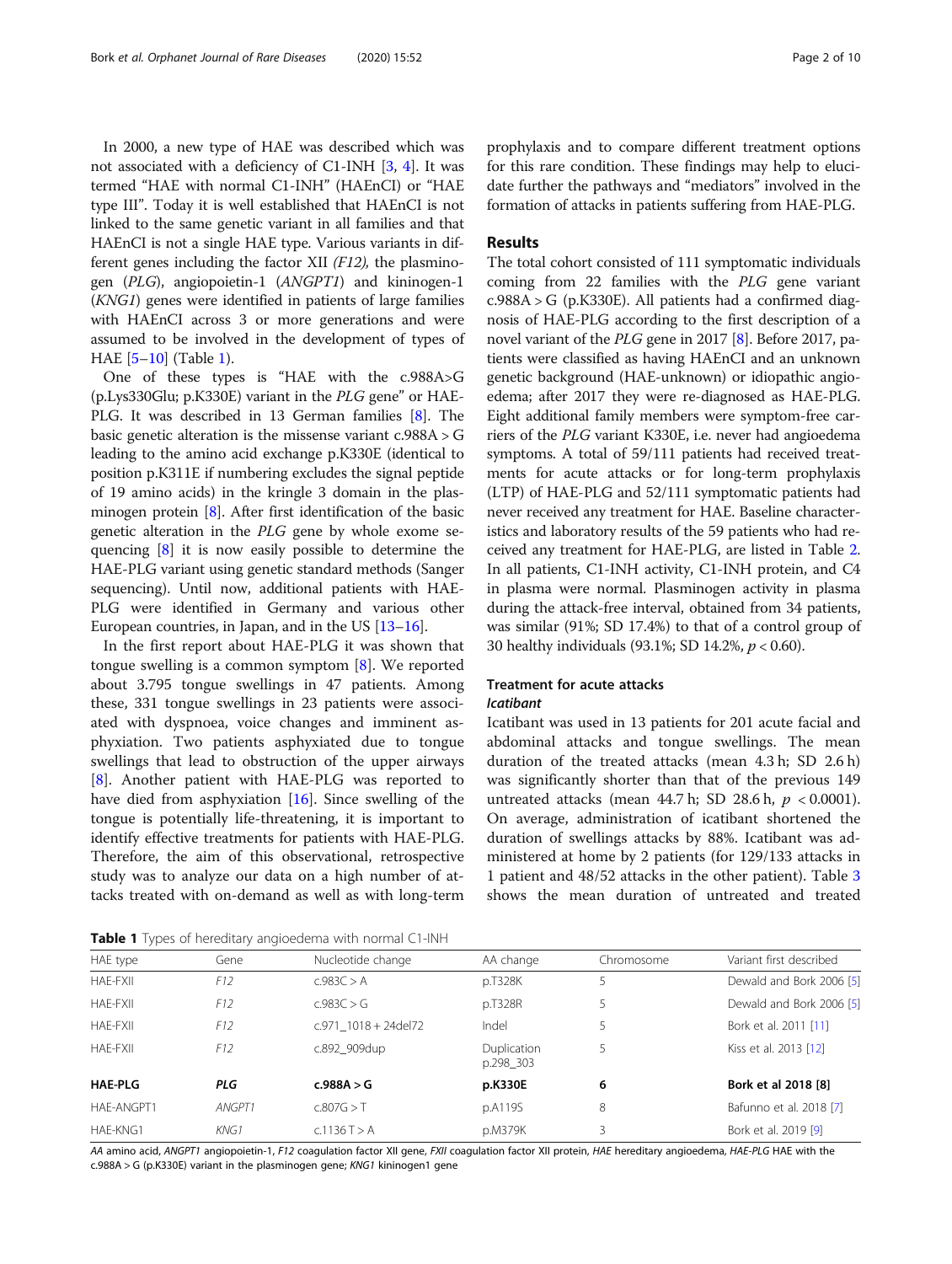#### <span id="page-2-0"></span>Table 2 Baseline characteristics

| Characteristic                        | Treated patients<br>with HAE-PLG<br>$N = 59*$ |
|---------------------------------------|-----------------------------------------------|
| Sex, n (%)                            |                                               |
| Male                                  | 17 (28.8)                                     |
| Female                                | 42 (71.2)                                     |
| Age, year                             | $53.7 + 17.1$                                 |
| Mean disease duration, year           | $21.4 + 15.3$                                 |
| Laboratory parameters                 |                                               |
| C1-INH activity (%) (RR 70-130)       | $99.4 + 17.3$                                 |
| C1-INH protein (mg/dL) (RR 15.4-33.8) | $24.8 \pm 5.6$                                |
| C4 (mg/dL) (RR 16.4-31.3)             | $74.0 + 8.2$                                  |
| Plasminogen activity (%)              | $91 \pm 17.4***$                              |

C1-INH C1 inhibitor, HAE hereditary angioedema, HAE-PLG HAE with the  $c.988A > G$  (p.K330E) variant in the PLG gene; N number of patients, n number of patients in the specified category, RR reference range, ± standard deviation \*Patients who had received treatment for acute attacks and/or long-term prophylaxis

\*\*in 34 patients only; control group see text

attacks per patients by attack location. Good response was seen in the vast majority of attacks (197/201). Low response was seen in 2 attacks in 1 patient and no response in 2 other patients with 1 attack each. On a perpatient basis, icatibant was effective in 11 and ineffective in 2 patients compared with the other 3 treatments pdC1-INH, corticosteroids alone and corticosteroids combined with antihistamines, as reported below ( $p <$ 0.01). On a per-attack basis, with icatibant treatment, there were significantly more attacks with good responses, and significantly fewer with low or no responses compared with the other treatments ( $p < 0.001$ ). One patient had an initial improvement of an abdominal attack after treatment with icatibant and a recurrence of symptoms 9 h after the icatibant injection.

#### Plasma-derived C1-INH

Plasma-derived (pdC1-INH) was used in 12 patients for 74 acute facial attacks, abdominal attacks or tongue swellings. The mean duration of the treated attacks (mean 31.5 h; SD 18.6 h) was significantly shorter than that of the previous 129 untreated attacks (mean 48.2 h;

|  |  | Table 3 Efficacy of icatibant in 201 swellings versus 149 untreated attacks in 13 patients with HAE-PLG |
|--|--|---------------------------------------------------------------------------------------------------------|
|  |  |                                                                                                         |

| Patient number No. of | untreated<br>attacks* | Mean duration<br>of untreated<br>attacks (hrs) | No. of<br>treated<br>attacks | Mean time<br>between attack first symptom<br>onset and<br>injection of<br>icatibant (hrs) | Mean time to<br>relief (hrs) | Mean<br>duration<br>of treated<br>attacks (hrs) | Mean<br>shortening<br>of attack<br>duration<br>attacks (%) | No. of<br>attacks<br>shortened<br>by > 50% | No. of<br>attacks<br>shortened<br>by 20-50% | No. of<br>attacks<br>shortened<br>by $< 20\%$ |
|-----------------------|-----------------------|------------------------------------------------|------------------------------|-------------------------------------------------------------------------------------------|------------------------------|-------------------------------------------------|------------------------------------------------------------|--------------------------------------------|---------------------------------------------|-----------------------------------------------|
| Facial attacks        |                       |                                                |                              |                                                                                           |                              |                                                 |                                                            |                                            |                                             |                                               |
|                       | 10                    | 47.6                                           | 65                           | 0.25                                                                                      | 0.5                          | 4.2                                             | 91.2                                                       | 64                                         | 1                                           | 0                                             |
| $\overline{2}$        | 10                    | 105.1                                          | $\overline{2}$               | 3.5                                                                                       | 0.5                          | 6.5                                             | 93.8                                                       | $\overline{2}$                             | $\overline{0}$                              | 0                                             |
| 3                     | 10                    | 59.9                                           |                              | $\overline{3}$                                                                            | 1                            | 17                                              | 71.6                                                       |                                            | 0                                           | $\mathbf{0}$                                  |
| Tongue swellings      |                       |                                                |                              |                                                                                           |                              |                                                 |                                                            |                                            |                                             |                                               |
|                       | 10                    | 36.4                                           | 41                           | 0.25                                                                                      | 0.5                          | $\overline{4}$                                  | 89                                                         | 40                                         |                                             | 0                                             |
| $\overline{4}$        | 10                    | 17.3                                           | $\mathbf{1}$                 | 1                                                                                         | 0.5                          | 6                                               | 65.3                                                       | $\mathbf{1}$                               | 0                                           | 0                                             |
| 5                     | 10                    | 35.1                                           | 52                           | 1                                                                                         | 0.25                         | 4.3                                             | 87.7                                                       | 52                                         | 0                                           | 0                                             |
| 6                     | 10                    | 13.3                                           |                              | 3                                                                                         | 7 <sup>1</sup>               | 13                                              | 2.3                                                        | $\circ$                                    | $\mathbf{0}$                                | 1                                             |
| 7                     | 10                    | 30.2                                           | $\overline{2}$               |                                                                                           | 0.5                          | $\mathbf{3}$                                    | 90.1                                                       | $\overline{2}$                             | 0                                           | $\Omega$                                      |
| 8                     | 6                     | 70.2                                           | $\overline{2}$               | 2                                                                                         | 0.3                          | 2.5                                             | 96.4                                                       | $\overline{2}$                             | $\mathbf{0}$                                | 0                                             |
| 9                     | $\overline{3}$        | 37.7                                           |                              | 0.5                                                                                       | 0.5                          | 3                                               | 92                                                         | 1                                          | $\mathbf{0}$                                | 0                                             |
| 10                    | 10                    | 3.1                                            |                              | 0.3                                                                                       | 0.3                          | 3.1                                             | $\mathbf{1}$                                               | $\overline{0}$                             | $\mathbf{0}$                                |                                               |
| 11                    | 10                    | 31.1                                           |                              | 0.5                                                                                       | 0.2                          | 2                                               | 93.6                                                       |                                            | $\overline{0}$                              | $\circ$                                       |
| 12                    | 10                    | 55.9                                           |                              | $\mathbf{1}$                                                                              | 0.5                          | 4                                               | 92.8                                                       |                                            | $\mathbf{0}$                                | 0                                             |
| 13                    | 10                    | 72.5                                           |                              | 0.5                                                                                       | 0.5                          |                                                 | 98.6                                                       |                                            | $\overline{0}$                              | $\circ$                                       |
| Abdominal attacks     |                       |                                                |                              |                                                                                           |                              |                                                 |                                                            |                                            |                                             |                                               |
|                       | 10                    | 27.7                                           | 27                           | 0.2                                                                                       | 0.5                          | 4.4                                             | 84.1                                                       | 27                                         | 0                                           | 0                                             |
| 3                     | 10                    | 77.9                                           | $\overline{2}$               | $\mathbf{1}$                                                                              | 0.5                          | 1.5                                             | 98.1                                                       | $\overline{2}$                             | 0                                           | 0                                             |
| Total No.             | 149                   |                                                | 201                          |                                                                                           |                              |                                                 |                                                            | 197                                        | $\overline{2}$                              | $\overline{2}$                                |

C1-INH C1 inhibitor, HAE hereditary angioedema, HAE-PLG HAE with normal C1-INH and the c.988A > G (p.K330E) variant in the plasminogen gene; No. = number \*Last 10 attacks before treatment or all if less than 10

Note: Out of the 201 swellings, 68 were facial swellings, 104 tongue swellings, and 29 abdominal attacks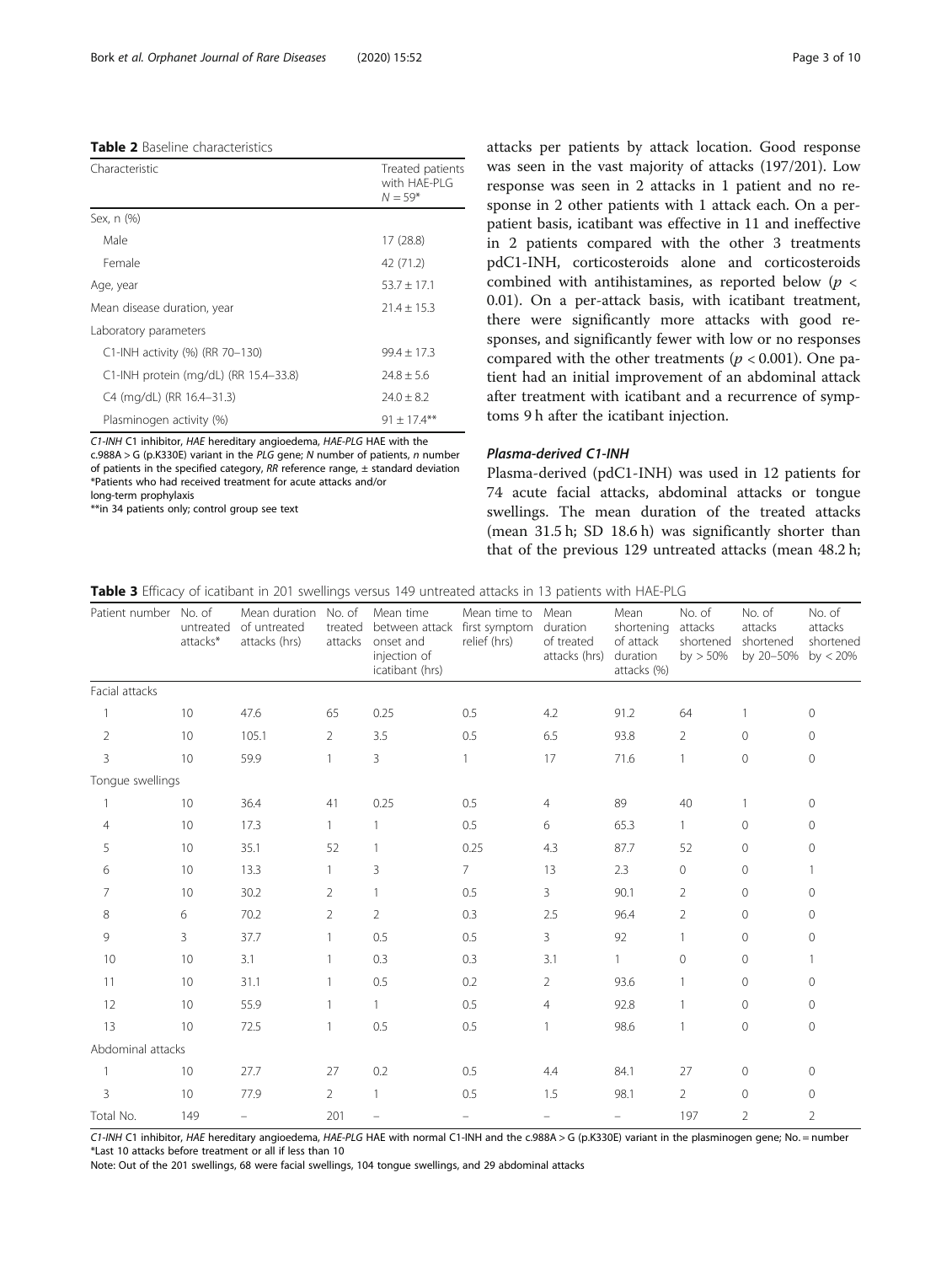SD 32.5 h,  $p < 0.0001$ ). On average, administration of pdC1-INH decreased attack duration by 44%. On a perpatient basis, pdC1-INH was effective in 7, and ineffective in 5 patients. On a per attack-basis, with pdC1-INH treatment, there were significantly more attacks with good responses than with low responses but also more attacks with no response compared with the other treatments ( $p < 0.05$ ). Home treatment with pdC1-INH by a caregiver was used in 3 patients (for 17/32 attacks in 1 patient, 4/5 attacks in the second and 9/10 attacks in the third patient). Table [4](#page-4-0) shows the mean duration of untreated and treated attacks per patients by attack location. Good response was seen in 29 attacks in 9/12 patients. A total of 12/29 attacks were treated with 500 IU, 16/29 with 1000 IU, and 1/29 attack with 1500 IU. PdC1-INH treatment resulted in low or no response in 45 attacks in 8 patients. A total of 9/45 attacks were treated with 500 IU, 34/45 with 1000 IU, 1/45 with 1500 IU and 1/45 with 3000 IU. In 2 patients, 3 tongue swellings progressed to a severe stage, despite treatment with pdC1-INH.

#### Corticosteroids and antihistamines

Despite the fact that corticosteroids and antihistamines have limited or no value in bradykinin-mediated angioedema, they are sometimes used by physicians as a probatory treatment. A total of 53 patients received corticosteroids for 577 acute HAE-PLG attacks. 36 patients received corticosteroids alone for a total of 268 attacks, 23 patients received a combination of corticosteroids and antihistamines for 309 attacks, and 5 patients received antihistamines alone for 37 attacks. Corticosteroids alone showed high efficacy in 61/268 attacks in 8 patients, low efficacy in 82/268 attacks in 7 patients, and no efficacy in 125/268 attacks in 26 patients (Figs. [1](#page-5-0) and [2](#page-5-0)). On a per-patient basis, corticosteroids alone were effective in 9 patients and ineffective in 27 patients. On a per-attack basis, with corticosteroids alone, there were significantly fewer attacks with good responses ( $p < 0.001$ ) and significantly more attacks with poor or no responses  $(p < 0.01)$  than with the other treatments. Five of the 8 patients with high efficacy reported that treated swelling attacks developed more slowly and were clearly shorter than untreated attacks. One patient reported that oral corticosteroids given early in the attack were clearly effective in 5 lip swellings. Corticosteroids combined with antihistamines showed a high efficacy in 13/309 attacks in 4 patients, low efficacy in 150/309 attacks in 7 patients, and no efficacy in 146/309 attacks in 17 patients. On a per-patient basis, corticosteroids combined with antihistamines were effective in 5 patients and ineffective in 18 patients. On a per-attack basis, treatment with corticosteroids combined with antihistamines resulted in significantly fewer attacks with good responses  $(p < 0.001)$ , and significantly more with low or no responses  $(p \lt 0.01)$  compared with the other treatments. Antihistamines alone were ineffective in all 37 attacks of 5 patients.

#### Epinephrine in combination with corticosteroids and antihistamines

A total of 5 patients received epinephrine aerosol for 11 severe tongue swellings. In these patients epinephrine was not given as a single drug but together with corticosteroids alone (9 tongue swellings) or combined with corticosteroids and antihistamines. Physicians and patients reported about slow or rapid improvement.

#### Fresh frozen plasma

In 2 patients with imminent asphyxiation due to tongue swellings and partial obstruction of the upper airways, fresh frozen plasma (FFP) was used. One patient received 1000 mL and the other 800 mL. In both patients FFP could not halt the progression of the attacks.

#### Long-term prophylaxis

A total of 14 patients received LTP with either progestins, tranexamic acid (TXA), danazol, corticosteroids or antihistamines. Table [5](#page-6-0) shows that LTP with desogestrel was very effective in 2/6 women who previously discontinued oral contraceptives. It was partially effective in 1/ 6 women, and ineffective in 3/6 women. The attack frequency was reduced by 46%. Three patients were treated with TXA for a total of 29 patient years; annual attack rate was reduced by 80 to 100% (mean attack reduction of 94%). Three patients received danazol for periods ranging from 4 months to 8 years. Two patients had no attacks and 1 patient had 2 attacks under danazol. The attack rate was reduced by a mean of 83%. Two patients received a LTP with corticosteroids for 5 years and 4 weeks, respectively, and 2 further patients received antihistamines for 5 months (fexofenadine) and 3 months (loratadine), respectively. These treatments were ineffective in prevention or reduction of attack rate.

#### **Discussion**

Recurrent angioedema without urticaria is a symptom of several disease entities. If recurrent angioedema occurs in 2 or more family members with normal C1-INH a diagnosis of HAEnCI can be suspected. Since no confirmatory diagnostic plasma tests exist for the various types of HAEnCI, genetic testing will eventually lead to the diagnosis of HAE-PLG, which is a potentially lifethreatening condition because asphyxiation due to an acute obstruction of the upper airways is not uncommon. Due to this risk and overall burden of disease, comprehensive care of patients with HAE-PLG is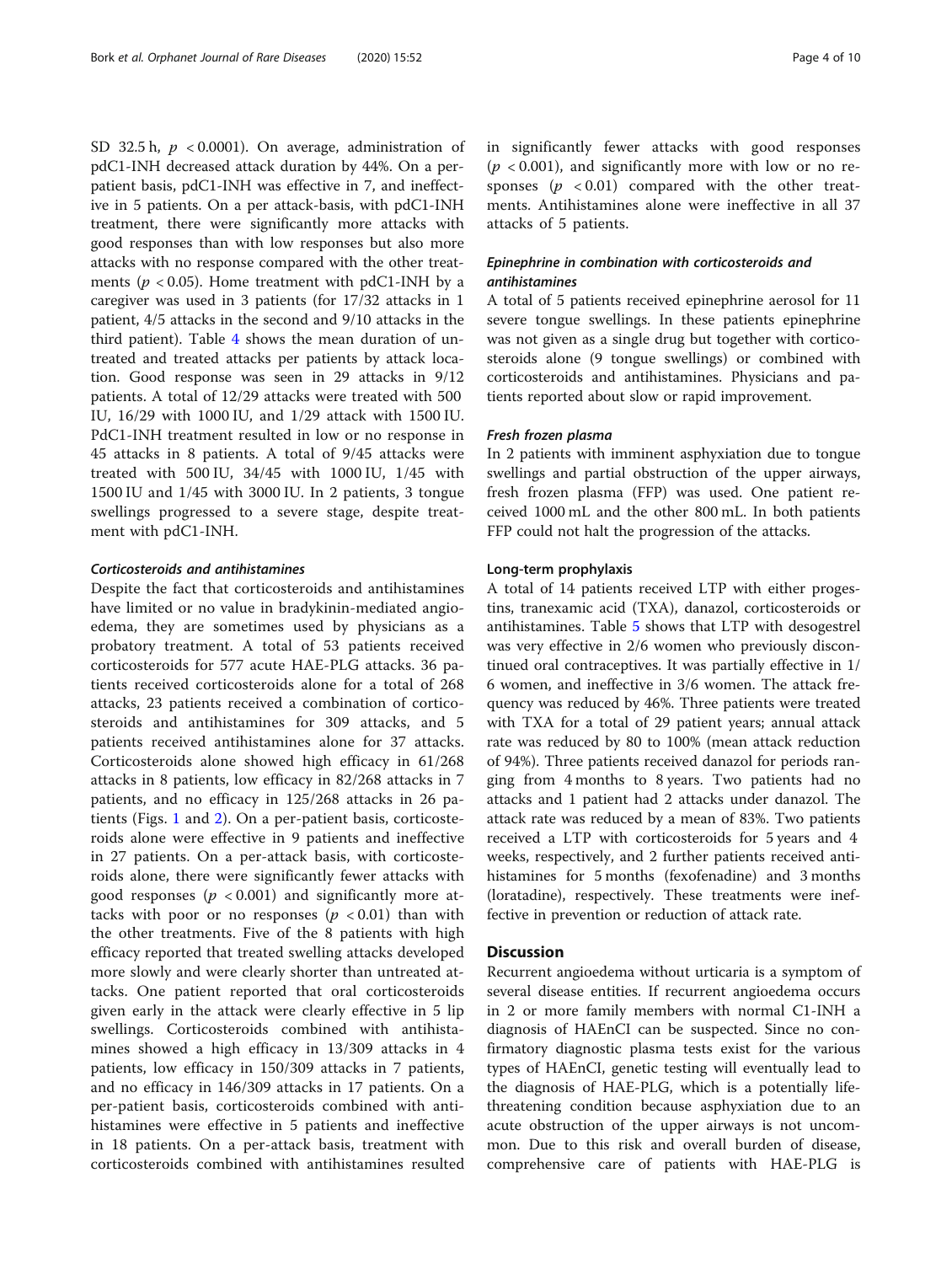|                                   | į<br>$\frac{1}{2}$              |
|-----------------------------------|---------------------------------|
|                                   | $\frac{2}{\pi}$<br>ï            |
| $\frac{1}{2}$                     |                                 |
| raine 17 estimat<br>$\frac{1}{2}$ | $-70 + 1000 + 7$                |
| í                                 | $+1.00$<br>$\ddot{\phantom{a}}$ |
| )<br>T                            | ļ<br>$\frac{1}{3}$              |
|                                   | ֚֚֡֡֡֡֡֡֡֡֡֡֡֡                  |
| ľ<br>$\overline{1}$               | $-2+100$                        |
| j<br>ر<br>نوم                     | No ot                           |
| Table 4                           | Patient                         |

<span id="page-4-0"></span>

| number<br>Patient       | untreated<br>attacks*<br>No. of | Mean duration<br>of untreated<br>attacks (hrs)                                                                            | treated<br>attacks<br>No. of | 1500 IU/3000 IL<br><b>200 IU/1000 IU/</b><br>attacks<br>treated with<br>PdC1-INH<br>No. of | between attack<br>catibant (hrs)<br>injection of<br>Mean time<br>onset and | Mean time to<br>first symptom<br>relief (hrs) | Mean duration<br>attacks (hrs)<br>of treated | of attack duration<br>Mean shortening<br>attacks (%)                                                      | No. of attacks<br>shortened<br>by > 50% | No. of attacks<br>by 20-50%<br>shortened | No. of attacks<br>shortened<br>by < 20% |
|-------------------------|---------------------------------|---------------------------------------------------------------------------------------------------------------------------|------------------------------|--------------------------------------------------------------------------------------------|----------------------------------------------------------------------------|-----------------------------------------------|----------------------------------------------|-----------------------------------------------------------------------------------------------------------|-----------------------------------------|------------------------------------------|-----------------------------------------|
| Facial attacks          |                                 |                                                                                                                           |                              |                                                                                            |                                                                            |                                               |                                              |                                                                                                           |                                         |                                          |                                         |
|                         | $\supseteq$                     | 47.6                                                                                                                      | $\geqslant$                  | 4/16/0/0                                                                                   |                                                                            | 2.6                                           | 45.3                                         | 4.8                                                                                                       |                                         | 0                                        | $\approx$                               |
|                         | $\circ$                         | 105.                                                                                                                      | $\circ$                      | 6/0/0/0                                                                                    | 33                                                                         |                                               | $\infty$                                     | 82.9                                                                                                      | ١C                                      | C                                        | $\circ$                                 |
| $\overline{4}$          | $\supseteq$                     | 67.1                                                                                                                      |                              | 0/1/0/                                                                                     | ŋ                                                                          |                                               | 24                                           | <b>64.2</b>                                                                                               |                                         |                                          |                                         |
| Tongue swellings        |                                 |                                                                                                                           |                              |                                                                                            |                                                                            |                                               |                                              |                                                                                                           |                                         |                                          |                                         |
|                         | $\supseteq$                     | 36.4                                                                                                                      |                              | 0/3/0/0                                                                                    |                                                                            |                                               | 30                                           | 17.6                                                                                                      |                                         |                                          |                                         |
|                         | $\supseteq$                     | 173                                                                                                                       |                              | 2/0/1/1                                                                                    |                                                                            | $\frac{3}{2}$                                 | 54.5**                                       | $\circ$                                                                                                   |                                         |                                          |                                         |
| 5                       | $\subseteq$                     | 27                                                                                                                        |                              | 1/0/0/0                                                                                    |                                                                            | 0.5                                           |                                              | 62.7                                                                                                      |                                         |                                          |                                         |
| $\circ$                 | $\supseteq$                     | 34.2                                                                                                                      |                              | 6/0/0/0                                                                                    |                                                                            |                                               | $\supseteq$                                  | 5 kg                                                                                                      |                                         |                                          |                                         |
|                         |                                 | $\frac{8}{3}$                                                                                                             |                              | 0/1/1/0                                                                                    |                                                                            |                                               |                                              | 56.3                                                                                                      |                                         |                                          |                                         |
| $\frac{\infty}{\infty}$ | $\circ$                         | 86                                                                                                                        |                              | 0/2/0/0                                                                                    | 0.5                                                                        | 0.2                                           | $\approx$                                    | 87.5                                                                                                      |                                         |                                          | C                                       |
| $\overline{0}$          | $\supseteq$                     | 24.4                                                                                                                      |                              | 0/1/0/0                                                                                    |                                                                            |                                               | $\circ$                                      | 75.4                                                                                                      |                                         |                                          | $\circ$                                 |
| $\approx$               | $\supseteq$                     | 20.8                                                                                                                      |                              | 0/1/0/0                                                                                    |                                                                            | 24                                            | 48**                                         | $\circ$                                                                                                   |                                         |                                          |                                         |
| Abdominal attacks       |                                 |                                                                                                                           |                              |                                                                                            |                                                                            |                                               |                                              |                                                                                                           |                                         |                                          |                                         |
|                         | $\supseteq$                     | 27.7                                                                                                                      | $\overline{1}$               | 2/10/0/0                                                                                   | $\approx$                                                                  | 3.6                                           | 263                                          | $\overline{51}$                                                                                           |                                         |                                          | $\supseteq$                             |
| $\overline{2}1$         | $\supseteq$                     | 84.3                                                                                                                      | 5                            | 0/5/0/0                                                                                    | 24                                                                         | 0.4                                           | 60.2                                         | 28.6                                                                                                      |                                         |                                          | $\sim$                                  |
| 22                      | $\supseteq$                     | 81.9                                                                                                                      | $\frac{1}{2}$                | 0/10/0/0                                                                                   | 2.5                                                                        |                                               | 22.2                                         | 72.9                                                                                                      | $\infty$                                |                                          | $\circ$                                 |
| Total No.               | 129                             |                                                                                                                           | 74                           | 21/50/2/1                                                                                  | $\mathsf I$                                                                |                                               | $\bar{\rm I}$                                | $\bar{\rm I}$                                                                                             | 29                                      | $\sqrt{2}$                               | $\Theta$                                |
|                         |                                 | HAE hereditary angioedema, HAE-PLG HAE with normal C1-INH and<br>*Last 10 attacks before treatment or all if less than 10 |                              |                                                                                            |                                                                            |                                               |                                              | the $c$ .988A > G (p.K330E) variant in the plasminogen gene; $pdC$ -/MH plasma-derived C1-INH, No. number |                                         |                                          |                                         |

\*\*Severe and rapidly developing attacks

Note: Out of the 74 swellings, 27 were facial swellings, 20 tongue swellings, and 27 abdominal attacks

\*\*Severe and rapidly developing attacks<br>Note: Out of the 74 swellings, 27 were facial swellings, 20 tongue swellings, and 27 abdominal attacks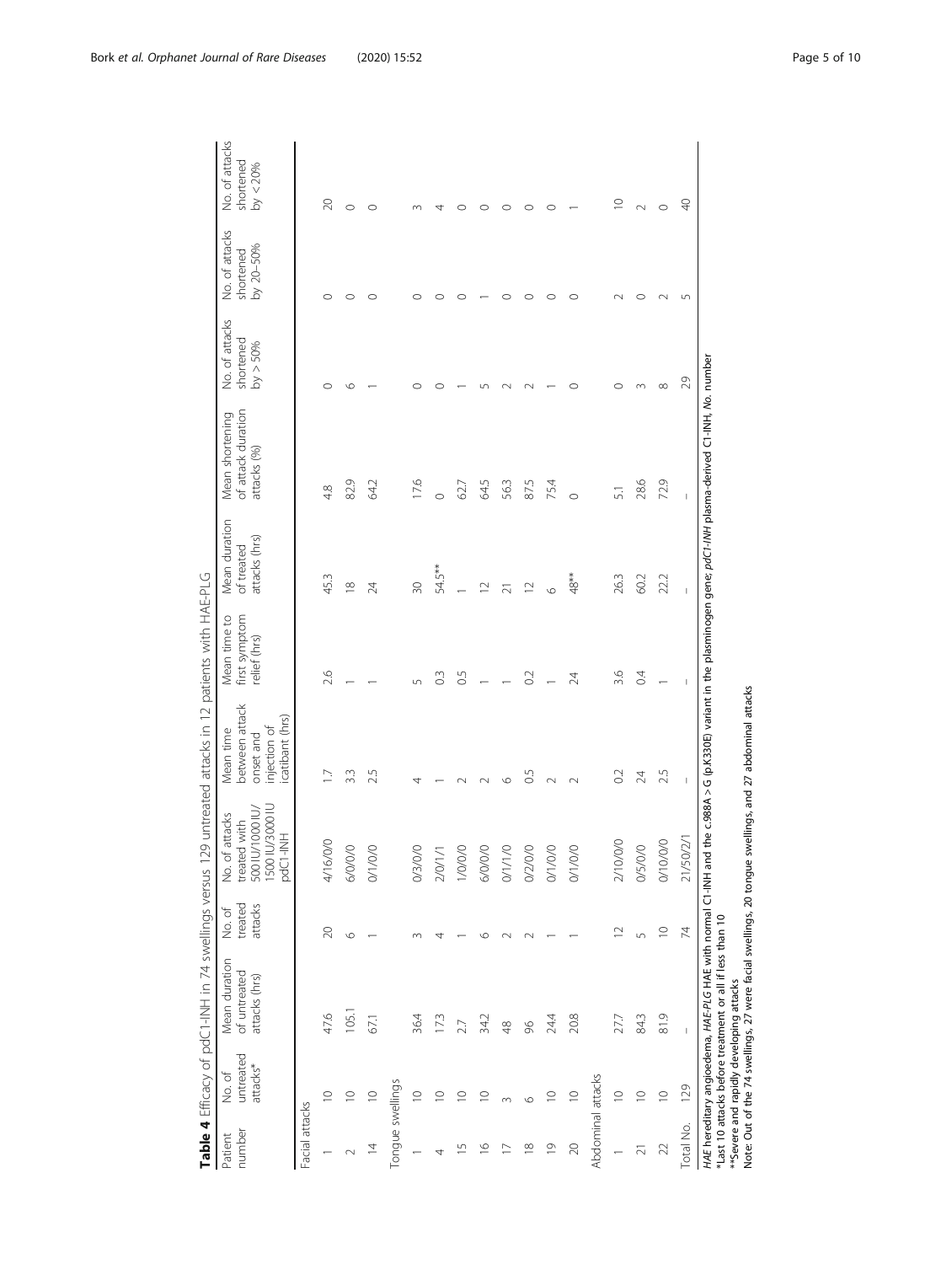<span id="page-5-0"></span>



inhibitor. Note: 201 attacks were treated with icatibant, 74 attacks with pdC1-INH, 268 attacks with corticosteroids alone, 309 attacks with corticosteroids plus antihistamines, and 37 attacks with antihistamines alone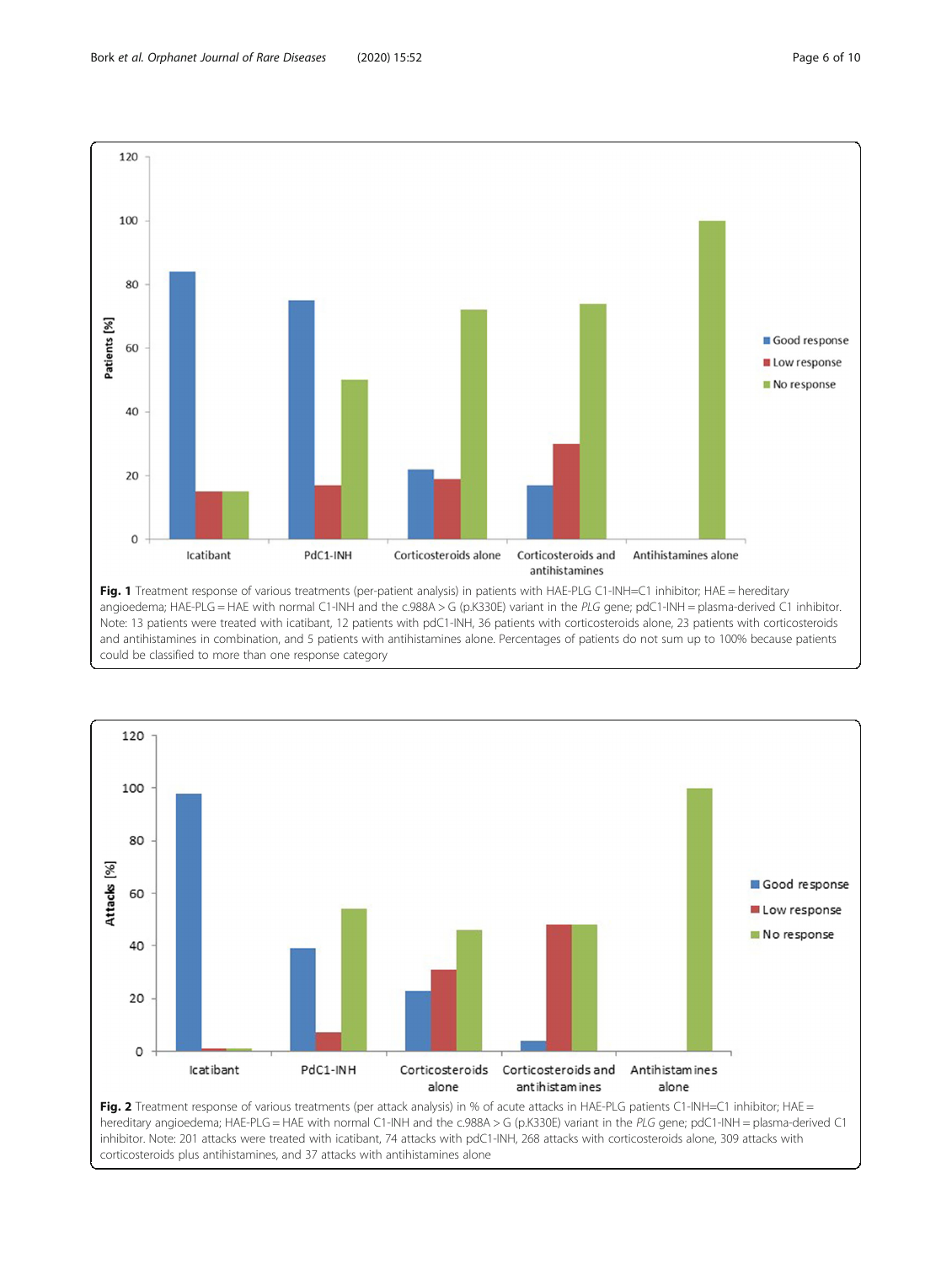<span id="page-6-0"></span>Table 5 Attack frequency in patients with HAE-PLG before and during long-term prophylaxis

| Patient No.            | Medication  | Symptomatic<br>years before LTP | Attacks during symptomatic<br>years before LTP | Years with LTP | Attacks during LTP | Reduction in attack<br>frequency (%) |
|------------------------|-------------|---------------------------------|------------------------------------------------|----------------|--------------------|--------------------------------------|
| Progestins*            |             |                                 |                                                |                |                    |                                      |
|                        | desogestrel | 4                               | 75                                             | 4              | 82                 | $\mathbf 0$                          |
| 5                      | desogestrel | $\overline{7}$                  | 432                                            | 2              | 75                 | $\mathbf{0}$                         |
| 15                     | desogestrel | 12                              | 135                                            | $\overline{2}$ | 26                 | $\mathbf 0$                          |
| 23                     | desogestrel | 7                               | 83                                             |                | $\mathbf{0}$       | 100                                  |
| 24                     | desogestrel | 10                              | 210                                            | 3              | 14                 | 77.6                                 |
| 25                     | desogestrel | 6                               | 10                                             | $\overline{2}$ | $\mathbf{0}$       | 100                                  |
| Antifibrinolytics      |             |                                 |                                                |                |                    |                                      |
| 20                     | <b>TXA</b>  | 69                              | 829                                            | 4              | $\mathbf{0}$       | 100                                  |
| 26                     | <b>TXA</b>  | $\overline{7}$                  | 13                                             | 14             | $\mathbf{0}$       | 100                                  |
| 27                     | <b>TXA</b>  | 15                              | 17                                             | 11             | 2                  | 81.8                                 |
| Attenuated androgens** |             |                                 |                                                |                |                    |                                      |
| 13                     | danazol     | 13                              | 461                                            | 8              | $\mathbf{0}$       | 100                                  |
| 20                     | danazol     | 58                              | 698                                            | 0.3            | $\overline{2}$     | 50                                   |
| 27                     | danazol     | 15                              | 17                                             | 0.3            | $\mathbf{0}$       | 100                                  |

C1-INH C1 inhibitor, HAE hereditary angioedema, HAE-PLG HAE with normal C1-INH and the c.988A>G (p.K330E) variant in the PLG gene, LTP long-term prophylaxis, TXA tranexamic acid

\*after discontinuing estrogen-containing oral contraceptives

\*\*dose range 100 mg to 200 mg danazol daily

necessary [\[17\]](#page-9-0), as with all other types of HAE. So far, there are only a few case series of affected patients with HAE-PLG that have been reported. The prevalence of HAE-PLG is not known at present but seems to be much lower than of HAE-C1-INH. There is also only very limited information about the different treatments used in HAE-PLG patients [[8,](#page-9-0) [13](#page-9-0), [14](#page-9-0)]. Randomized controlled double-blind studies are not available at present and are unlikely to be conducted since this is an ultrarare condition. Also, treatment with placebo cannot be justified, as any attack in these patients may be fatal and therefore all need to be effectively treated.

In the present study, we could demonstrate that various treatments currently used to treat acute swelling attacks and those used as prophylactic agents were generally effective and prevented death from asphyxiation in all patients with HAE-PLG. However, it appears that some treatments were more effective than others. Treatment with icatibant for acute attacks turned out to be effective in nearly all patients with HAE-PLG and in over 90% of acute attacks. Icatibant is a short-lived bradykinin B2 receptor antagonist blocking the effects of bradykinin at the receptor level [[18](#page-9-0)]. Icatibant has been shown to be highly effective in the treatment of angioedema attacks of HAE-C1-INH, with a high response rate of attacks and a rapid response [\[19\]](#page-9-0). Swelling attacks in HAE-C1-INH are due to an uncontrolled activation of the contact system/kallikrein-kinin system (KKS), with an overproduction of the vasoactive bradykinin [\[20\]](#page-9-0). Response rates to icatibant are

similarly high in both HAE-C1-INH and HAE-PLG. As icatibant is a B2 receptor antagonist and Lys-bradykinin is an important ligand for B2 receptor this suggests that bradykinin is the major mediator in both conditions. An overproduction of bradykinin has never been directly shown in HAE-PLG patient samples, also not by evaluation of high molecular weight kininogen cleavage products during attacks. However, our observation of good treatment response to icatibant serves as an indirect demonstration for bradykinin accumulation as the main pathophysiological cause for angioedema symptoms in HAE-PLG. In HAE-PLG, it is known that the variant in the PLG gene leads to an amino acid exchange in the kringle 3 domain of plasminogen. The kringle 3 domain serves for attachment of plasminogen on the cell surface [[21,](#page-9-0) [22](#page-9-0)]. The consequence might be an increased activation of the fibrinolytic system with subsequent formation of plasmin, activation of KKS, and increased production of bradykinin [[8\]](#page-9-0).

The present study showed normal values for plasminogen in plasma during the attack-free interval. This seems to indicate that the PLG gene variant of HAE-PLG has no influence on plasminogen activity in blood plasma. Plasminogen is a zymogen that cannot support any biological function unless it is converted into plasmin by the 2 main plasminogen activators urokinase and tissue plasminogen activator. Other phenotypes linked to other variants in the PLG gene are hypoplasminogenemia and dysplasminogenemia [[23,](#page-9-0) [24](#page-9-0)]. The described patients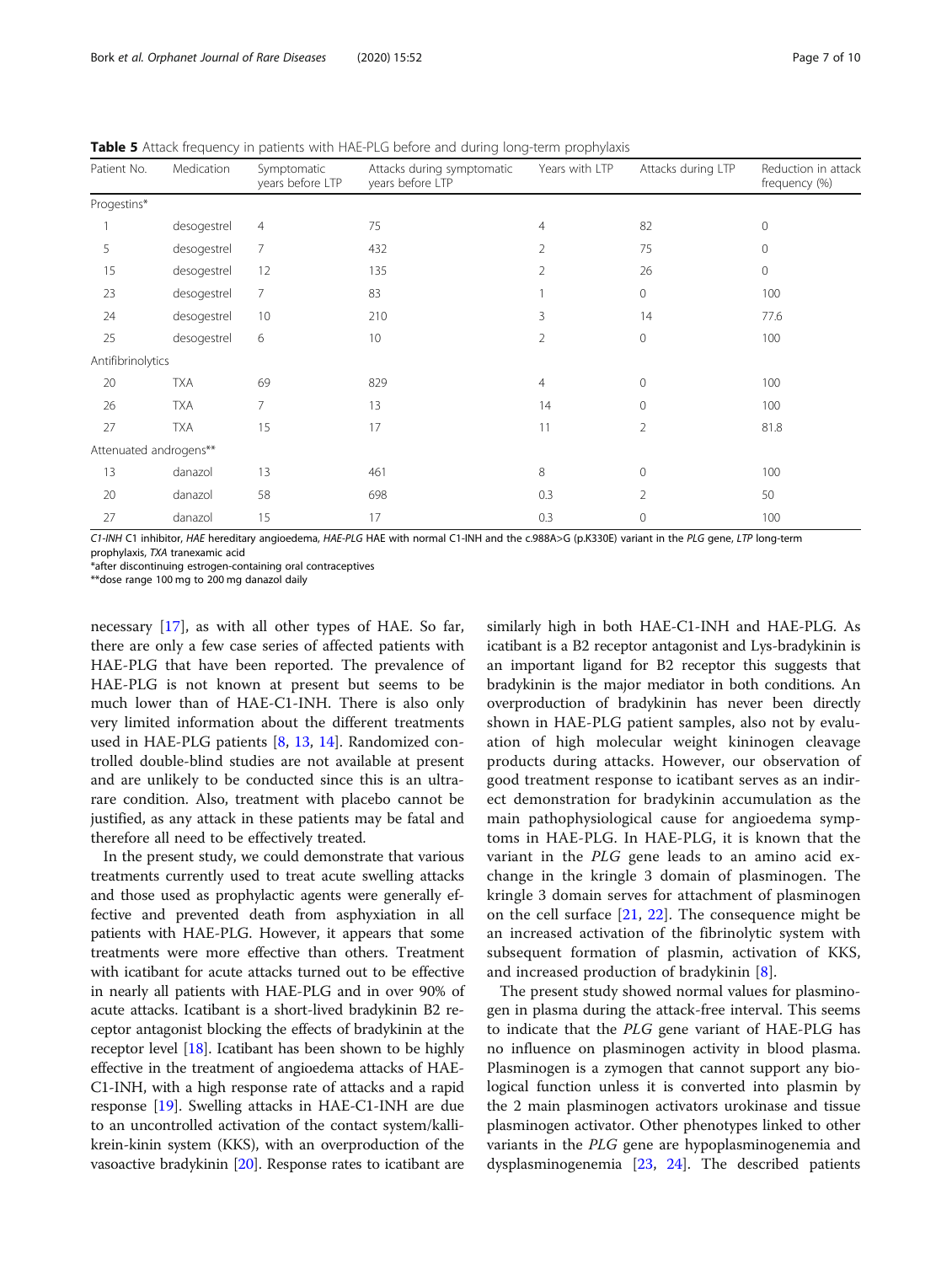had low plasminogen activity in plasma but angioedema was not reported.

According to our observations, pdC1-INH was very effective for the treatment of a high number of acute attacks in the majority of patients with HAE-PLG. However, in some patients and a number of attacks, pdC1-INH was less effective or even ineffective. This is in contrast to HAE-C1-INH, where treatment with pdC1-INH is usually promptly and consistently effective in almost all patients [\[25](#page-9-0)]. This is an interesting observation, since patients with HAE-PLG do not show C1-INH deficiency between attacks. C1-INH is a strong inhibitor of kallikrein and controls the KKS activation. It is suggested that C1-INH is consumed at the start of an acute attack which is then causing an uncontrolled activation of KKS. This relative overconsumption could be at least partially compensated by treatment with pdC1-INH.

In HAE-C1-INH and acquired angioedema due to C1- INH deficiency, which are both mediated by bradykinin, treatment with corticosteroids and antihistamines is not expected to be effective. The results of the present study show that acute attack treatment with antihistamines alone is indeed ineffective in HAE-PLG patients, as analyzed on a per-patient and per-attack basis. Treatment for acute attacks of HAE-PLG with corticosteroids, however, may have a certain benefit, at least in some patients and some attacks, while the majority of patients does not respond at all. From a pathophysiologic point of view there is currently no understanding of why corticosteroids might be effective in some HAE-PLG patients and for some attacks. Nevertheless, this medication is sometimes used by physicians as a probatory treatment. We cannot recommend corticosteroids as a primary treatment option for HAE-PLG attacks.

The effectiveness of long-term treatment with progestins after discontinuing oral contraceptives was found to be in a range of no to complete prevention of further attacks. The effectiveness of progestins appears to be not specific to HAE-PLG but has also been observed in patients with HAE-C1-INH, HAE linked with a variant in the F12 gene (HAE-FXII) and idiopathic angioedema [[26,](#page-9-0) [27\]](#page-9-0). The exact mode of action of progestins in those types of angioedema is unknown.

We treated 3 patients with HAE-PLG with TXA for a total of 29 patient years and observed good to excellent efficacy. This supports the assumption that fibrinolysis is involved in the pathogenesis of HAE-PLG. Plasmin can activate the KKS and may thus lead to bradykinin formation [\[28](#page-9-0)]. The activation can be partially or completely blocked by TXA, which could explain the clinical efficacy of TXA in HAE-PLG.

Danazol belongs to the 17-alpha alkylated androgens that have been effective in HAE-C1-INH and also HAE-FXII. Our results of danazol demonstrate a high effectiveness in 3 patients with HAE-PLG treated for a total of 8.6 years.

The main limitation of our study is that it is a retrospective observational study and patients have been assigned to their respective treatment based on discretion by the treating physician. No prospective, randomized placebo-controlled double-blind study has been performed so far in patients having this ultra-rare condition. But information about treatment experience is warranted and important to be communicated, as asphyxiation is not uncommon in HAE-PLG.

#### Conclusions

Given the limitations mentioned above, the results of this relatively large patient cohort show that there are various treatment options available that are able to reduce symptoms in patients with HAE-PLG either completely or at least partially. Considering the limited number of treated patients and attacks of HAE-PLG, our results support the use if icatibant as first line treatment for acute attacks, followed by pdC1-INH concentrate. Corticosteroids and antihistamines cannot be recommended due to the high number of non-responders. For LTP, TXA can be recommended as first line treatment. The use of attenuated androgens is limited for LTP due to the well-known risk of side effects.

#### **Methods**

#### **Patients**

Patients for this retrospective, observational study were followed up at the Angioedema Outpatient Service, Department of Dermatology, University Medical Center Mainz, Germany from January 1999 to July 2019. All patients had a confirmed diagnosis of HAE-PLG according to the first description of a novel variant of the PLG gene in 2017 [\[8](#page-9-0)]. Before, these patients had been classified as having HAEnCI and an unknown genetic background (HAE-unknown) or idiopathic angioedema. Diagnosis of HAE-PLG was based on personal history of recurrent angioedema, positive family history of angioedema, plasma examination of C1-INH, C4, and C1q, and genetic testing. All plasma samples from patients with HAE-PLG were drawn during the symptom-free interval between attacks. The study was approved by the local ethics committee (Ethics Committee of the Landesärztekammer Rheinland-Pfalz, 837.413.13 [9098-F]) and all patients gave their informed consent to participate in the study.

#### Study design

The present study is a retrospective, observational study. The patient cohort consisted of a total of 111 patients who presented to the outpatient clinic with angioedema symptoms. A total of 59/111 patients reported about the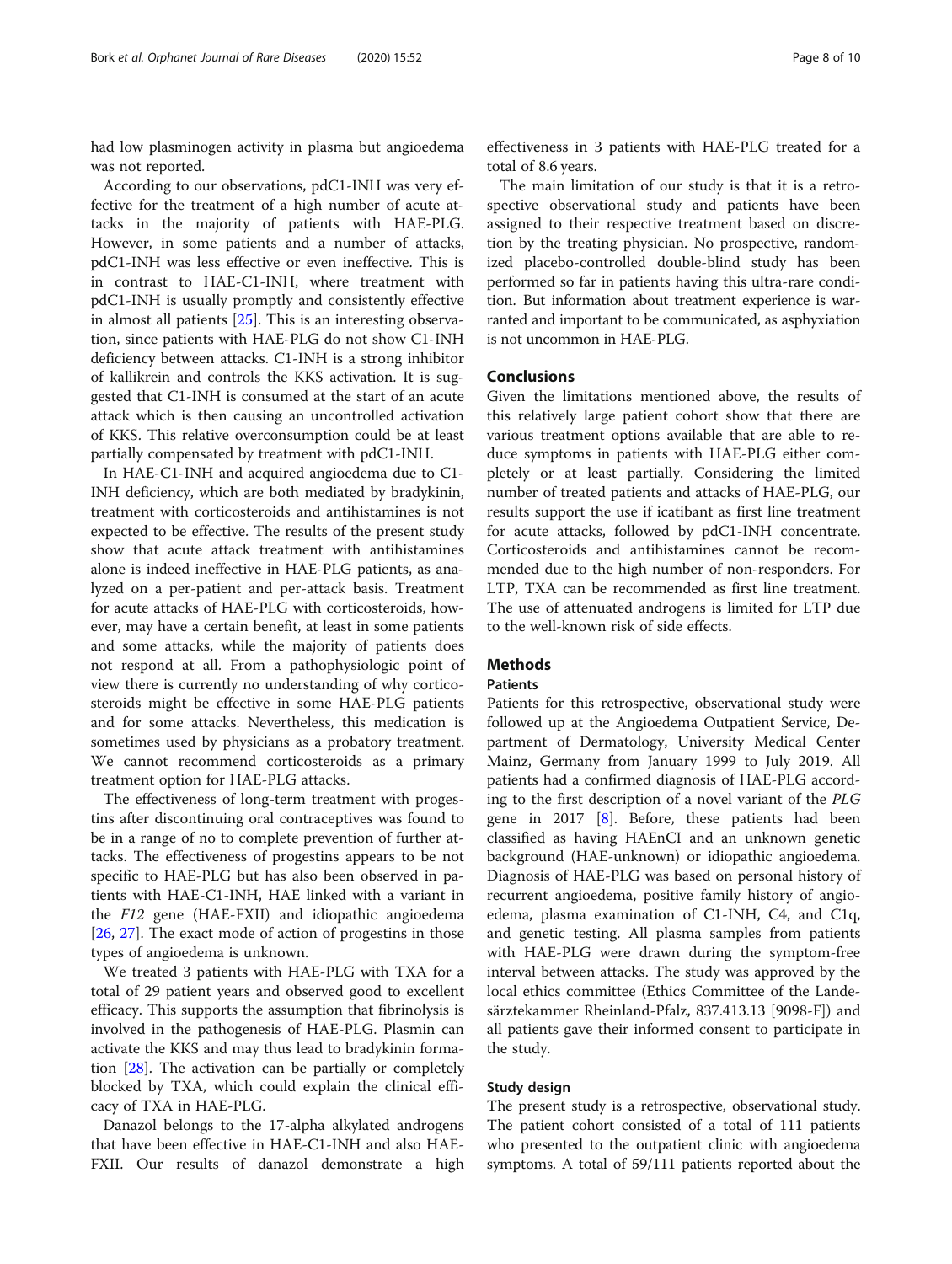<span id="page-8-0"></span>efficacy of various treatments for HAE-PLG. For acute attacks 58 patients had received HAE-specific medication (icatibant and/or pdC1-INH) or non-HAE-specific medication (corticosteroids, antihistamines, epinephrine) or FFP. For LTP, patients had received desogestrel, TXA, danazol, corticosteroids or antihistamines. These medications were generally administered to treat different types of angioedema and had been used in the patients in this study due to a suspected bradykinin- or histaminemediated cause of their symptoms. The choice of treatment had been based solely at the physician's discretion and no specific treatment algorithm was applied.

Patients on icatibant and/or pdC1-INH had recorded their attack symptoms (location, attack duration, severity and treatment) in a patient diary. The treatment effect was assessed by an intra-individual comparison of the attack duration of treated versus untreated attacks. Patients who had received non-HAE-specific medication for acute attacks were evaluated by their referring physicians' and main treatment outcomes (data about hospital stays for HAE attacks and attack characteristics [response to treatment and attack frequency] were collected retrospectively by patient questionnaires).

Efficacy outcomes were assessed qualitatively as good response (over 50% reduction of attack duration), low response (20–50% reduction of attack duration), and no response (< 20% reduction of attack duration).

Data from 14 patients who had received LTP were obtained in a similar way. The efficacy of LTP was assessed by an intra-individual comparison of the number of attacks before and during LTP normalized by duration of observation period and calculated as a mean % attack reduction.

#### Laboratory and statistical methods

C1-INH function was determined using the chromogenic substrate  $C_2H_5CO$ -Lys(ε-Cbo)-Gly-Arg-pNA (Immunochrom C1-INH, Technoclone, Vienna, Austria). Antigenic levels of C1-INH, and C4 were quantified by radial immunodiffusion. Plasminogen activity was determined using a chromogenic assay: Plasminogen is activated through reaction with an excess of Streptokinase in the presence of fibrinogen. The plasminogen-Streptokinase complex is determined by the rate of hydrolysis of the chromogenic substrate pyroGlu-Phe-Lys-pNA (HemosIL Plasminogen, Instrumentation Laboratory, Bedford, Mass., USA) [[29](#page-9-0)]. The presence of the c.988A > G (p.K330E) *PLG* gene variant was tested as described elsewhere [\[8](#page-9-0)]. Assessing significant differences, t-tests and chi-square tests at  $\alpha$  = 0.05 (2-sided) were applied using STATA (version 12, StataCorp, College Station, Texas, USA).

#### Abbreviations

C1-INH: C1 inhibitor; FFP: Fresh frozen plasma; HAE: Hereditary angioedema; HAE-C1-INH: HAE due to C1-INH deficiency; HAE-FXII: HAE linked with

variants in the F12 gene; HAEnCI: HAE with normal C1-INH; HAE-PLG: HAE with the c.988A > G (p.K330E) variant in the plasminogen gene; KKS: Kallikrein-kinin system; LTP: Long-term prophylaxis; pdC1-INH: Plasmaderived C1-INH; PLG: Plasminogen; SD: Standard deviation; TXA: Tranexamic acid

#### Acknowledgments

Editorial support was provided by Bhawna Basin from Trilogy Writing and Consulting GmbH.

#### Authors' contributions

KB designed the study, performed data acquisition and analysis, and wrote the 1st draft of the manuscript. KW designed the study, interpreted and analyzed the data, and reviewed the manuscript. GW performed data analysis and interpretation and drafted the manuscript. TM interpreted and analyzed the data and reviewed the manuscript. JH contributed to conception and design of the study and performed data analysis and interpretation. All authors contributed to the review of the manuscript and approved the final version.

#### Funding

This work was supported by an unrestricted educational grant from CSL Behring.

#### Availability of data and materials

The datasets used and/or analyzed during the current study are available from the corresponding author on reasonable request.

#### Ethics approval and consent to participate

The study was approved by the Ethics Committee of the Landesärztekammer Rheinland-Pfalz, 837.413.13 (9098-F). All patients gave their informed consent to participate in the study.

#### Consent for publication

Not applicable.

#### Competing interests

Dr. Bork reports speaker fees from CSL Behring and Shire, outside the submitted work. Dr. Machnig is a full-time employee of CSL Behring GmbH, Marburg. The other authors have no other conflicts of interest to disclose.

#### Author details

<sup>1</sup>Department of Dermatology, Johannes Gutenberg University Langenbeckstr. 1, 55131 Mainz, Germany. <sup>2</sup>University Medicine, Ernst Moritz Arndt University, Greifswald, Germany. <sup>3</sup>CSL Behring GmbH, Marburg, Germany. <sup>4</sup> Department of Medical Psychology and Medical Sociology, Johannes Gutenberg University, Mainz, Germany.

#### Received: 29 October 2019 Accepted: 7 February 2020 Published online: 17 February 2020

#### References

- 1. Donaldson VH, Evans RR. A biochemical abnormality in hereditary angioneurotic edema: absence of serum inhibitor of C'1-esterase. Am J Med. 1963;35:37–44.
- 2. Stoppa-Lyonnet D, Tosi M, Laurent J, Sobel A, Lagrue G, Meo T. Altered C1 inhibitor genes in type I hereditary angioedema. N Engl J Med. 1987;317(1):1–6.
- 3. Bork K, Barnstedt SE, Koch P, Traupe H. Hereditary angioedema with normal C1-inhibitor activity in women. Lancet. 2000;356(9225):213–7.
- 4. Binkley KE, Davis A 3rd. Clinical, biochemical, and genetic characterization of a novel estrogen-dependent inherited form of angioedema. J Allergy Clin Immunol. 2000;106(3):546–50.
- 5. Dewald G, Bork K. Missense mutations in the coagulation factor XII (Hageman factor) gene in hereditary angioedema with normal C1 inhibitor. Biochem Biophys Res Commun. 2006;343(4):1286–9.
- 6. Bork K, Wulff K, Hardt J, Witzke G, Staubach P. Hereditary angioedema caused by missense mutations in the factor XII gene: clinical features, trigger factors, and therapy. J Allergy Clin Immunol. 2009;124(1):129–34.
- 7. Bafunno V, Firinu D, D'Apolito M, Cordisco G, Loffredo S, Leccese A, et al. Mutation of the angiopoietin-1 gene (ANGPT1) associates with a new type of hereditary angioedema. J Allergy Clin Immunol. 2018;141(3):1009–17.